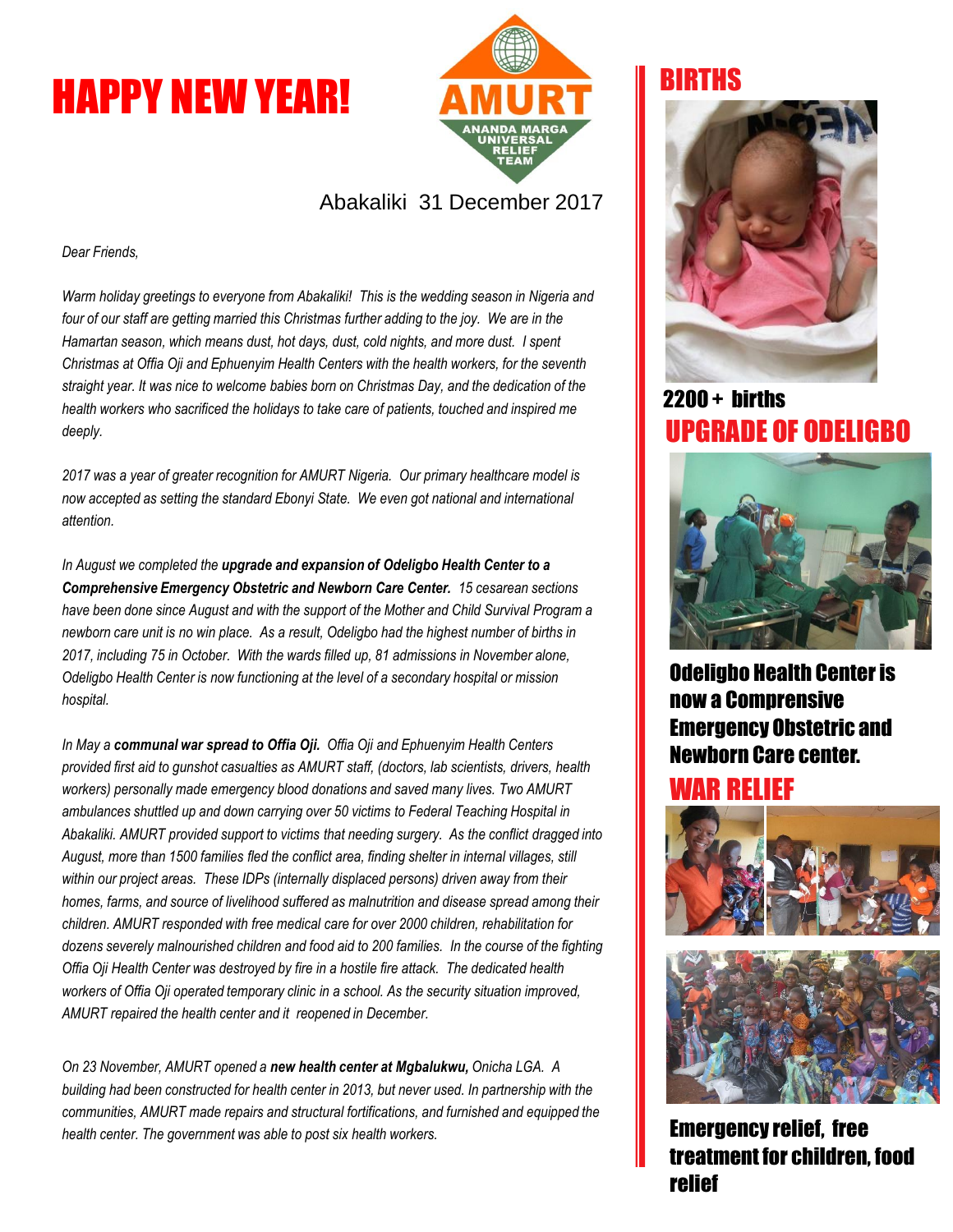*New staff gave a boost to the AMURT team in 2017. Two NYSC doctors, Dr. Serge and Dr. Stephen; four new midwives, Mary Anne, Francesca, Juliette and Mary. Anayo joined as full time lab scientist for the Effium clinics, and Norah joined the family planning team, Steven joined the M&E team and Israel joined the Water & Sanitation team. We got three new Toyota Hilux trucks and a new driver Christian, to improve our logistics. In August we moved to a new larger office. We welcomed 20 additional health workers in the village clinics.* 

*Paul and Sunday of the construction team were fully occupied, as we completed new staff quarters for Inikiri and Odeligbo Health Center. They also did major renovations and improvements at Offia Oji, Odeligbo, Mgbalukwu and Gmelina.* 

*The Water and Sanitation Team were able to make new boreholes and train WASHCOMs in 17 villages in three local governments, as AMURT entered Iwo, Onicha and Izzi local government areas for the first time. They also repaired dozens of broken boreholes in the communities.* 

*The Economic Empowerment program, for widows and women who are sole breadwinners in their families, grew from 90 to 160. With Afuluenu as the coordinator two more groups were started; one in Gmelina and a special group in Offia Oji for the women who lost their husbands in the violent communal conflict.*

*Our four ambulances did incredible service in 2016, saving so many lives. This year the number of referrals reached close to 280. Our reliable ambulance drivers, Emmanuel, John, Emmanuel and Kelvin never failed the patients and helped to save so many lives.*

*Nearly all our patients are poor farmers. Without emergency financial assistance many would simply refuse life saving referrals. As the capacity and care in the health center also grew, many were also supported for treatment in the health centers. AMURT came close to tripling the amount of money spent on medical assistance. Most were obstetric and newborn cases. In 2017 AMURT also assisted with lifesaving surgery for 15 children. We paid for eight women with suffered from uterine prolapse to be repaired. And we cared for about 90 children suffering from severe malnutrition.* 

*The laboratory services in the health centers were expanded and strengthened. Daniel, Stephanie and Anayo worked very hard and provided invaluable service. More than 200 blood transfusions were done in the health centers in 2017, saving many lives.* 

*Our primary focus remains maternal and newborn care. The final count won't be ready till next week, but we will reach more than 2200 births in 2017, with a high of 308 births in October.* 

# NEW HEALTH CENTERS



Mgbalukwu Health Center opened in November ECONOMIC EMPOWERMENT



160 women assisted to start own business

### R & SANITATION



#### 17 new boreholes drilled.



FOLLOW AMURT NIGERIA ON FACEBOOK [www.facebook.com/AMURT-West-Africa](http://www.facebook.com/AMURT-West-Africa)